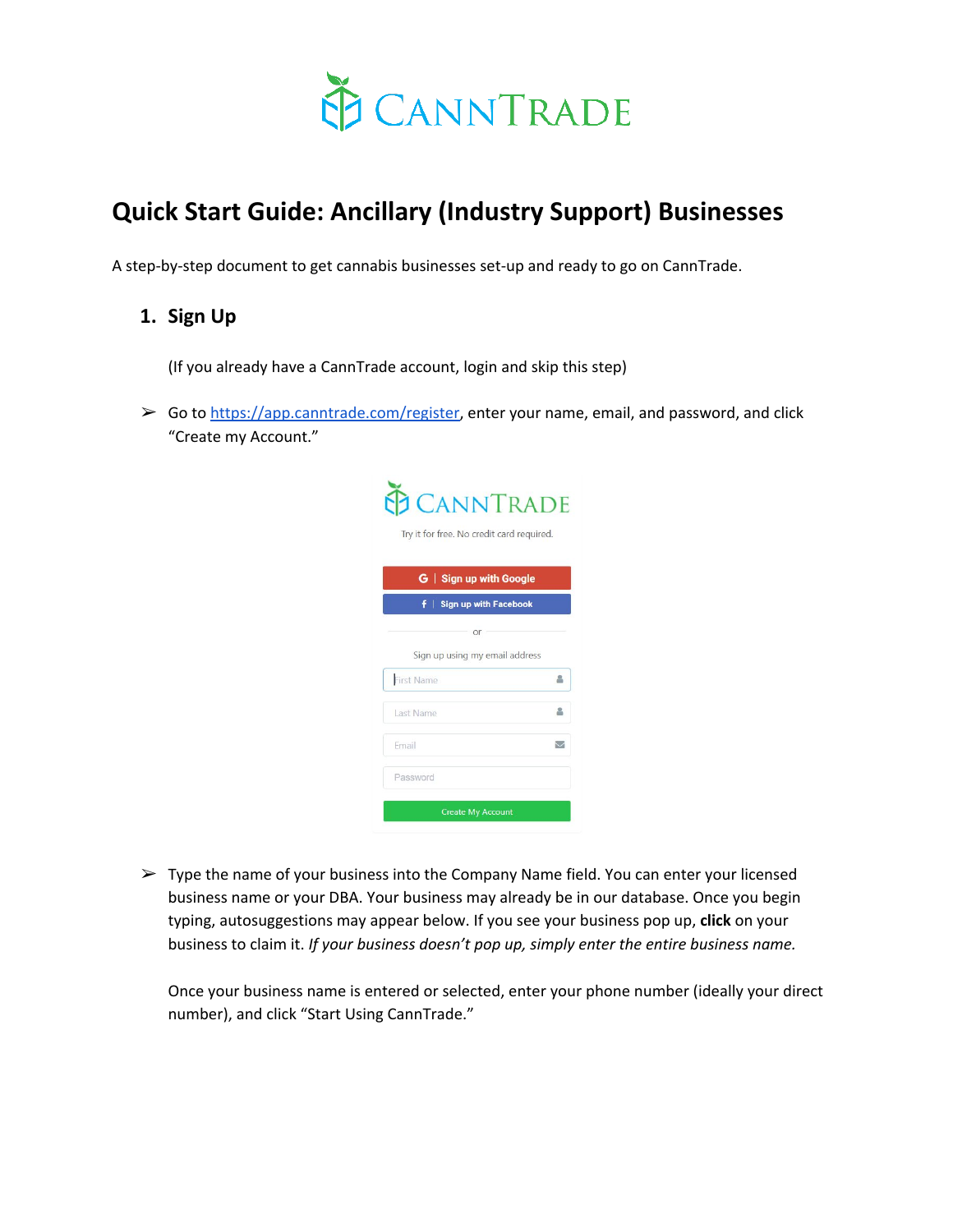

 $\overline{\phantom{a}}$ 

| <b>Mark Twain</b>                       | aholub+marktwain@gmail.com                     |
|-----------------------------------------|------------------------------------------------|
| can't find it, we'll create it for you. | Lets find your business in our database. If we |
| Your Company Name                       | 椰                                              |
| 555-555-5555                            |                                                |
| Create my business                      |                                                |
| <b>Your Company Name</b>                |                                                |

# **2. Complete Your Registration**

➢ Input your valid business Street Address, City, and Zip Code. Then click "Save and continue"

| ş                              | $\boxed{\mathbb{Z}}$                                                      | $\bullet$                    |
|--------------------------------|---------------------------------------------------------------------------|------------------------------|
| <b>Business Details</b>        |                                                                           |                              |
|                                | Tell us about your business. These fields are required to enable trading. |                              |
| <b>Organization Name</b>       |                                                                           |                              |
| Jackson River Cannabis Co      |                                                                           |                              |
| <b>Street Address</b>          |                                                                           | Address Line 2               |
| Street address, P.O. box, etc. |                                                                           | Apartment, suite, unit, etc. |
| City                           |                                                                           |                              |
| City                           |                                                                           |                              |
| Zip                            |                                                                           |                              |
| Zip                            | <b>ZIP Code Unverified</b>                                                |                              |
|                                |                                                                           | Save and continue:           |

# **3. Register Your Business Type**

➢ In this Section, click the **"No"** option. Then **check ALL the boxes** that pertain to your business operations. Click "Save and Continue."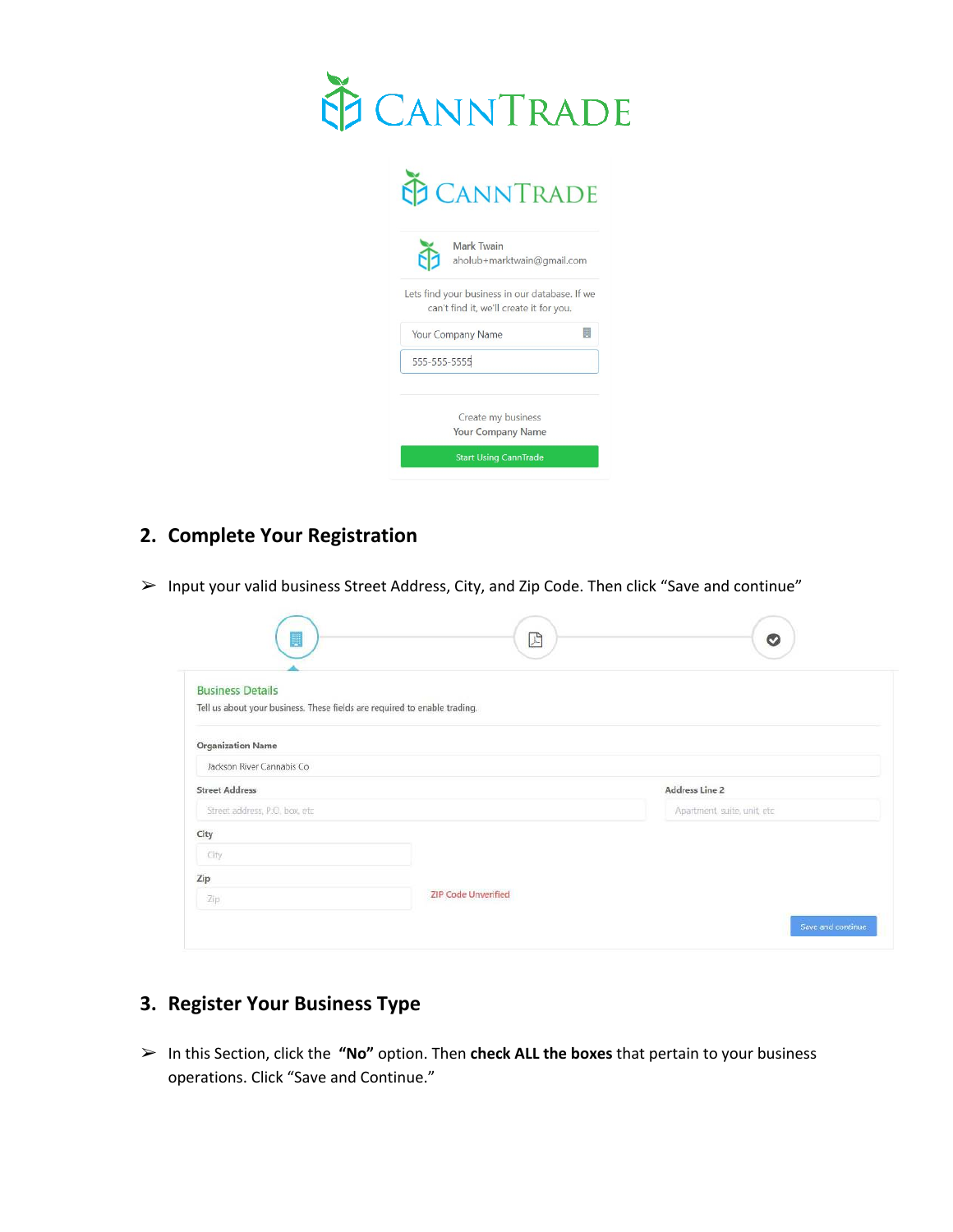

| B                                                                                                                         | 고                             |                      | Ø                             |  |  |  |  |
|---------------------------------------------------------------------------------------------------------------------------|-------------------------------|----------------------|-------------------------------|--|--|--|--|
| <b>Licensing &amp; Compliance</b>                                                                                         |                               |                      |                               |  |  |  |  |
| Does your business cultivate, manufacture, process, sell, or transport hemp or cannabis?<br>Cannabis<br>Hemp<br><b>No</b> |                               |                      |                               |  |  |  |  |
| Which of the following best describe your business?                                                                       |                               |                      |                               |  |  |  |  |
| Accounting                                                                                                                | Apparel / Gear / Art          | Banking / Capital    | <b>Business Analytics</b>     |  |  |  |  |
| <b>Business Consulting</b><br>$\Box$                                                                                      | Compliance                    | <b>Education</b>     | Extraction Equipment          |  |  |  |  |
| Glassware                                                                                                                 | Hardware / Vapes              | Hemp Company         | Hospitality / Tourism         |  |  |  |  |
| <b>Insurance</b>                                                                                                          | Lab Equipment                 | Land / Real Estate   | $\Box$ Legal                  |  |  |  |  |
| Lighting / Grow Equipment                                                                                                 | Marketing / PR / Social Media | Medical Professional | Nutrients Company             |  |  |  |  |
| ● Packaging                                                                                                               | Professional Services         | $\Box$ Publications  | Security                      |  |  |  |  |
| Software / Technology                                                                                                     | Soil / Compost / Grow Mediums | $\Box$ Staffing      |                               |  |  |  |  |
|                                                                                                                           |                               |                      | Save and continue<br>Previous |  |  |  |  |

## **4. Finalize Your Business Profile**

 $\triangleright$  Click on "Account" on the left vertical menu near the bottom. Then click on the "Profile" tab.

| $\left[ 0\right]$                                                                        | we Account Settings                                 |                                                        |           |                  |          |          |
|------------------------------------------------------------------------------------------|-----------------------------------------------------|--------------------------------------------------------|-----------|------------------|----------|----------|
| Jackson Wyer Cannabis<br>Ciri<br><br>S Link & Shake                                      | User.                                               | Business                                               | Licensing | Profile <b>C</b> | Delivery | Payment. |
| <b>B</b> Elashboard                                                                      | Details about your brand                            |                                                        |           |                  |          | Save     |
| Freduct Listings                                                                         | Brand Name (DBA)                                    |                                                        |           |                  |          |          |
| ta flequests                                                                             | Jackson River Cannabis Co.                          |                                                        |           |                  |          |          |
| <b>E</b> Frepoult                                                                        | <b>Brand Tagline</b><br>Taglioe                     |                                                        |           |                  |          |          |
| (A) Contacts                                                                             | Phone Number                                        |                                                        |           |                  |          |          |
| A. Business Network                                                                      | Phone Sturbbor-                                     |                                                        |           |                  |          |          |
| C Favorites                                                                              | Email                                               |                                                        |           |                  |          |          |
| <br><td>ahokib+marktwain@gmaf.com</td> <td></td> <td></td> <td></td> <td></td> <td></td> | ahokib+marktwain@gmaf.com                           |                                                        |           |                  |          |          |
| <b>C</b> Asznard<br>Sign Out                                                             | <b>Brand Storefront URL</b><br><b>Brand Details</b> | https://app.camitrade.com/shop/ jacksonrivercannatisco |           |                  |          |          |
|                                                                                          | $T_1$ <b>B</b> $T_2$ <b>B</b>                       |                                                        |           |                  |          |          |

- ➢ **Brand Details:** Add details about your brand, your brand tagline or motto, and edit (if necessary) your business email and phone number (you may want to use your standard business email and number contact information in this section).
- ➢ **Storefront:** Set your Brand StoreFront URL. This will be the URL to your exclusive storefront (which you may link to your webpage--directions later in this document)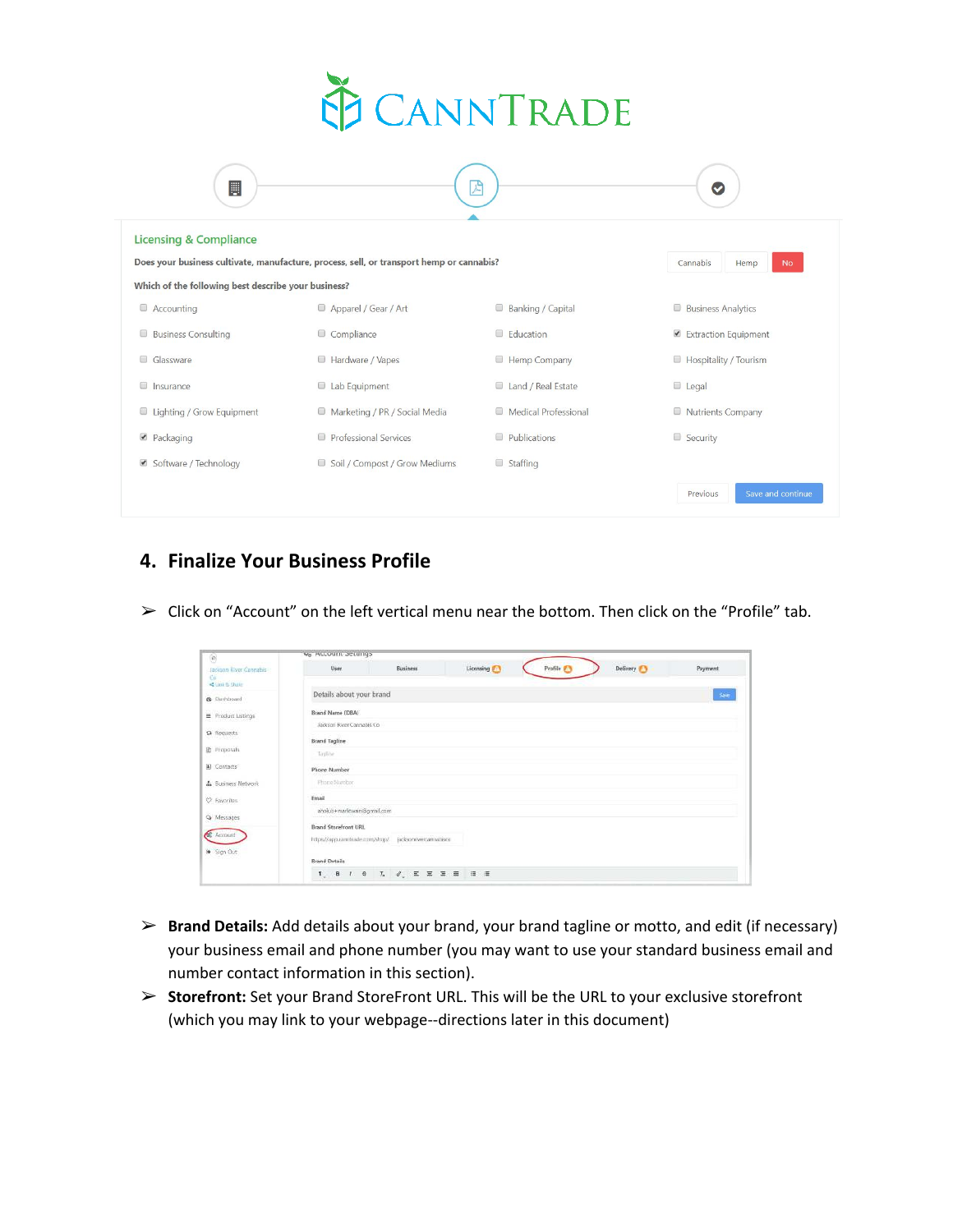

| <b>Brand Tagline</b>            |           |  |
|---------------------------------|-----------|--|
| <b>Trade Easy</b>               |           |  |
| <b>Phone Number</b>             |           |  |
| 555-555-5555                    |           |  |
| Email                           |           |  |
| support@canntrade.com           |           |  |
| <b>Brand Storefront URL</b>     |           |  |
| https://app.canntrade.com/shop/ | canntrade |  |

- ➢ **Upload your Banner:** (if you desire) by clicking the 'camera' icon. Once you crop and align your banner, click "Save."
- ➢ **Upload your Logo:** Repeat the same process above for your brand logo. Click "save" to save it.
- ➢ **Website & Social Media:** Enter the URL's for your website and desired social media accounts.
- ➢ **Hours of Operation:** Set your daily/weekly hours, then click "save" in the hours section.
- ➢ **Choose Privacy:** Select the privacy option that works best for your business (we recommend "General Public" as it creates the greatest pool of potential traffic for your brand, but still protects you from any non-compliant transactions). This is only for your profile (viewing your brand information and product titles/pictures), and will NOT grant non-verified buyers access to your wholesale pricing or other private business info.
- ➢ **Save!:** Make sure to click "Save" at the very bottom OR very top of the page.

### **5. Add Team Members**

Invite your team members to join your account!

➢ Click "Account" > "Team"

| User                    | <b>Business</b>                               | Licensing | Profile | Team | Roles | Payment |
|-------------------------|-----------------------------------------------|-----------|---------|------|-------|---------|
| <b>User Information</b> |                                               |           |         |      |       |         |
|                         | Tell us about yourself and how to contact you |           |         |      |       |         |
|                         |                                               |           |         |      |       |         |
|                         |                                               |           |         |      |       |         |
| First                   |                                               |           |         |      |       |         |

 $\triangleright$  Click the green "Invite a New Member" button.

| <b>Invitations</b> |               |                   |                  |                   | hivite a New Member |
|--------------------|---------------|-------------------|------------------|-------------------|---------------------|
| Email              | <b>Status</b> | <b>First Sent</b> | <b>Last Sent</b> | <b>Times Sent</b> | Actions             |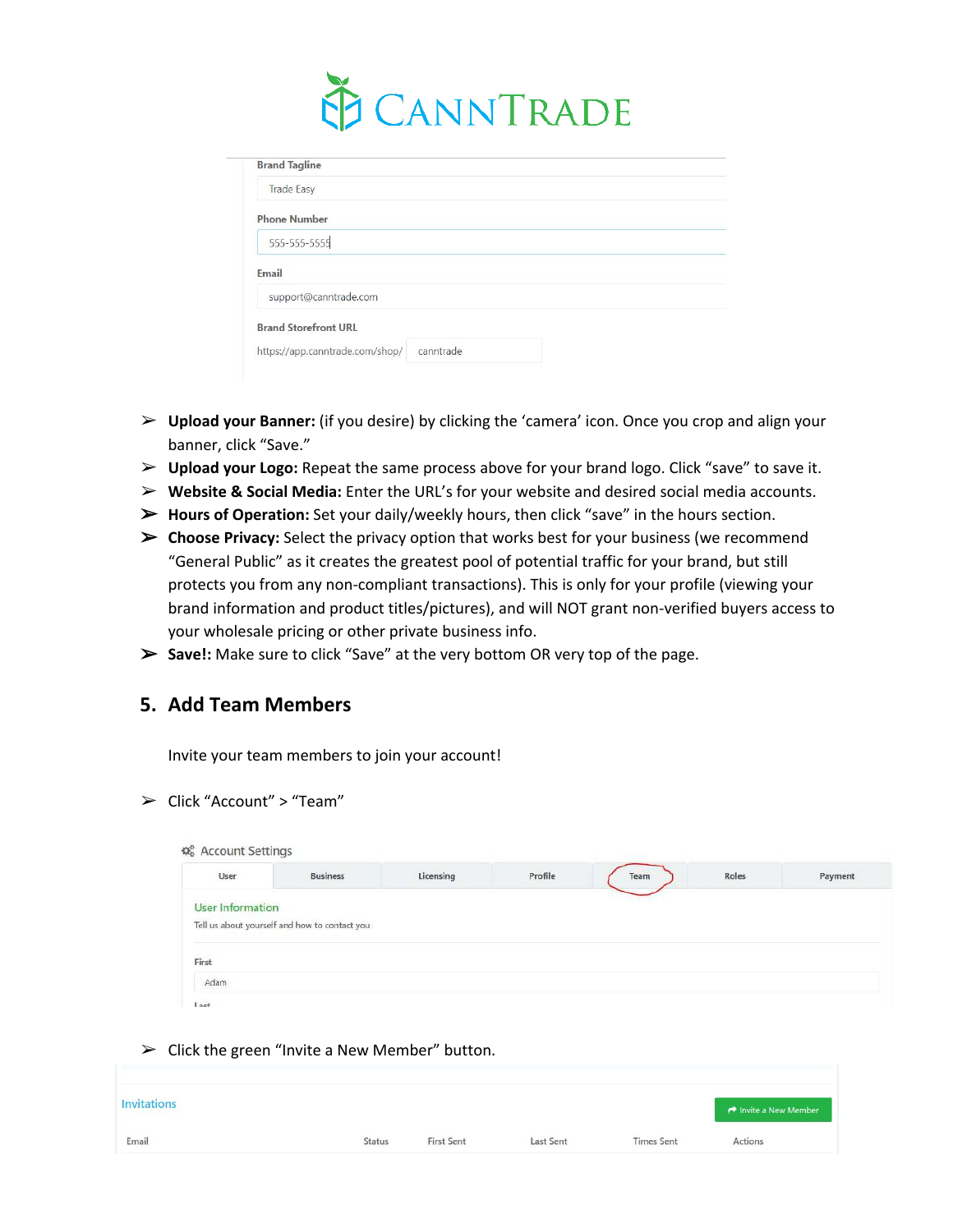

 $\triangleright$  Enter the team member's email address and click "Send"

| Send Invite                                                                             |      |
|-----------------------------------------------------------------------------------------|------|
| Enter the email address of the user you would like to invite to join your organization. |      |
| Email                                                                                   |      |
|                                                                                         |      |
|                                                                                         | Send |

 $\triangleright$  Repeat above steps for additional team members.

# **6. Upload Products via Spreadsheet**

**Note:** You can always send your spreadsheets and product guides/pricing sheets to [success@canntrade.com,](mailto:success@canntrade.com) and we will upload your products for you.

- ➢ Click on **"Product Listings"** on the left vertical menu.
- $\triangleright$  Click on the Blue "Upload Products" button.

| Filter by product ID or title  |       |        |      |       |                             | 三 Filters |            |                                   |         |               |
|--------------------------------|-------|--------|------|-------|-----------------------------|-----------|------------|-----------------------------------|---------|---------------|
|                                |       |        |      |       |                             |           |            | Post a Product La Upload Products |         |               |
|                                |       |        |      |       | Previous Page 1 of 2 Next > |           |            |                                   |         | 20 products • |
|                                | Title | Market | Type | Price | Unit                        | Quantity  | Batch #(s) | Available                         | Created | Visibility    |
| the property of the control of |       |        |      |       |                             |           |            |                                   |         |               |

#### ➢ Select the **"Industry Support Marketplace"** spreadsheet to download the spreadsheet.

|                                    | Upload Products to my Account |                                                                                                                                                                                                                                                                                          |                     |  |  |  |
|------------------------------------|-------------------------------|------------------------------------------------------------------------------------------------------------------------------------------------------------------------------------------------------------------------------------------------------------------------------------------|---------------------|--|--|--|
|                                    | Step 1                        | Step 2                                                                                                                                                                                                                                                                                   | Step 3              |  |  |  |
|                                    | Upload your spreadsheet       | Map your data                                                                                                                                                                                                                                                                            | Preview and import! |  |  |  |
|                                    |                               | To upload your product listings in bulk, download and fill out one of the following spreadsheets.<br>When you have filled out the appropriate spreadsheet, return here to upload your listings.<br>Cannabis Marketplace<br>CBD & Hemp Marketplace<br><b>Industry Support Marketplace</b> |                     |  |  |  |
| Upload your product listings here. |                               |                                                                                                                                                                                                                                                                                          |                     |  |  |  |

- $\triangleright$  Navigate to your downloaded sheet and open the spreadsheet.
- $\triangleright$  Click to "enable editing" on the spreadsheet.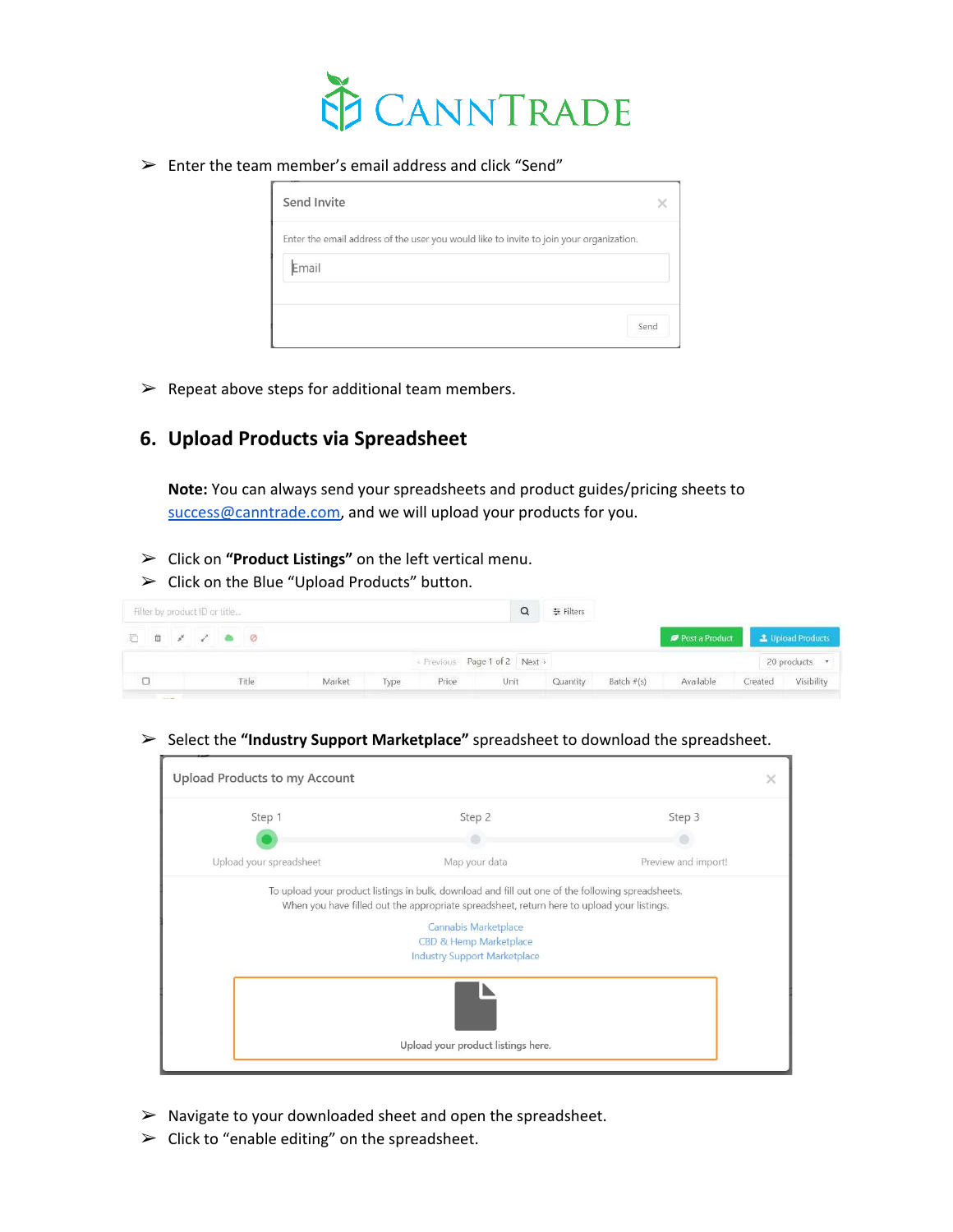

|                | AutoSave (Off) | 日<br>$\ddot{ }$                                |                                                 | CannTrade Cannabis Product Upload.xlsx - Protected View -                                                        | 囨<br><b>Adam Holub</b>                     | $\times$<br>$\Box$                             |
|----------------|----------------|------------------------------------------------|-------------------------------------------------|------------------------------------------------------------------------------------------------------------------|--------------------------------------------|------------------------------------------------|
|                | File<br>Home   | Page Layout<br>Insert                          | Formulas<br>Data                                | Review<br>View<br>Help                                                                                           | Power Pivot<br>$\mathcal{Q}$<br>Tell me    | $\beta$<br>p                                   |
|                | PROTECTED VIEW | View.                                          |                                                 | Be careful-files from the Internet can contain viruses. Unless you need to edit, it's safer to stay in Protected |                                            | <b>Enable Editing</b><br>$\times$              |
| <b>B2</b>      |                | $f_x$<br>$\times$<br>$\checkmark$<br>$\ddot{}$ |                                                 |                                                                                                                  |                                            |                                                |
|                | $\overline{A}$ | B                                              | $\mathsf{C}$                                    | D                                                                                                                | E                                          | F                                              |
| $\mathbf{1}$   | <b>Market</b>  | <b>Product Name</b><br>(Product Name/Title)    | Child of?<br>(enter row # of<br>parent product) | <b>Packaged for</b><br>Dropdown: Pick most relevent                                                              | Category<br>Dropdown: Cannabis<br>Category | <b>Subcate</b><br>Dropdown:<br><b>SubCater</b> |
| $\overline{2}$ | Cannabis       |                                                |                                                 |                                                                                                                  |                                            |                                                |
| 3              | Cannabis       |                                                |                                                 |                                                                                                                  |                                            |                                                |
| $\overline{4}$ | Cannabis       |                                                |                                                 |                                                                                                                  |                                            |                                                |
| 5              | Cannabis       |                                                |                                                 |                                                                                                                  |                                            |                                                |
| 6              | Cannabis       |                                                |                                                 |                                                                                                                  |                                            |                                                |
| $\overline{7}$ | Cannabis       |                                                |                                                 |                                                                                                                  |                                            |                                                |
| 8              | Cannabis       |                                                |                                                 |                                                                                                                  |                                            |                                                |
| 9              | Cannabis       |                                                |                                                 |                                                                                                                  |                                            |                                                |
| 10             | Cannabis       |                                                |                                                 |                                                                                                                  |                                            |                                                |
| 11             | Cannabis       |                                                |                                                 |                                                                                                                  |                                            |                                                |
| 12             | Cannabis       |                                                |                                                 |                                                                                                                  |                                            |                                                |
| 13             | Cannabis       |                                                |                                                 |                                                                                                                  |                                            |                                                |

- $\triangleright$  Click "Save as" to rename your spreadsheet and save it.
- ➢ Fill out your spreadsheet with your products, with each product/SKU getting its own row. Click here for instructions on how to fill out your product upload spreadsheets.
- $\triangleright$  When you have finished entering your product information into the spreadsheet, be sure to "save" your sheet.
- $\triangleright$  Click the orange area that says "Upload your product listings here" (to get here, click on "Product Listings" > "Upload Products.") and choose your saved product upload file.
- $\blacktriangleright$  Click the "Automap" button



- $\triangleright$  Review the automapped fields to make sure the system matched the right information type (middle column-highlighted in green) to your columns from your spreadsheet. Additional info types may be in the right column (available fields), and those can be dragged to the left.
- $\triangleright$  Once you're satisfied that the right information is mapped to the right fields (not all fields must be used), click the green "Import" button.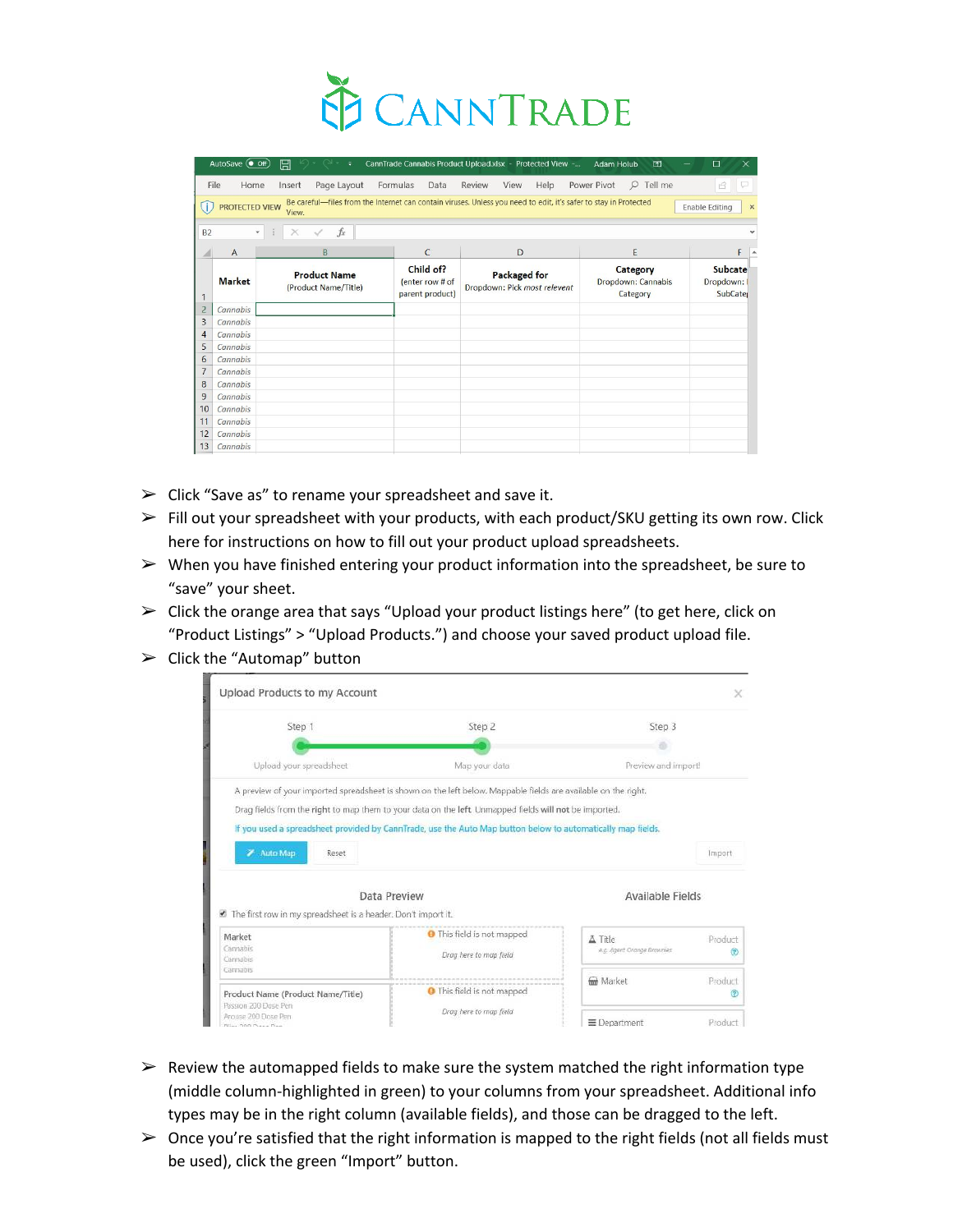

| Upload Products to my Account                                                                                  |                                                                            |               |                     |                     |  |  |
|----------------------------------------------------------------------------------------------------------------|----------------------------------------------------------------------------|---------------|---------------------|---------------------|--|--|
| Step 1                                                                                                         |                                                                            | Step 2        |                     | Step 3              |  |  |
|                                                                                                                |                                                                            |               |                     |                     |  |  |
| Upload your spreadsheet                                                                                        |                                                                            | Map your data | Preview and import! |                     |  |  |
| A preview of your imported spreadsheet is shown on the left below. Mappable fields are available on the right. |                                                                            |               |                     |                     |  |  |
| Drag fields from the right to map them to your data on the left. Unmapped fields will not be imported.         |                                                                            |               |                     |                     |  |  |
| If you used a spreadsheet provided by CannTrade, use the Auto Map button below to automatically map fields.    |                                                                            |               |                     |                     |  |  |
| Auto Map<br>Reset<br>✓                                                                                         |                                                                            |               |                     | Import              |  |  |
|                                                                                                                | Please double check all fields to make sure automap didn't make a mistake! |               |                     |                     |  |  |
| ■ The first row in my spreadsheet is a header. Don't import it.                                                | Data Preview                                                               |               | Available Fields    |                     |  |  |
| Market<br>Cannabis<br>Cannabis                                                                                 | m Market                                                                   | Product x     | E Department        | <b>Product</b><br>Ø |  |  |
| Cannabis                                                                                                       |                                                                            |               | △ Batch (#)         | Product             |  |  |
| Product Name (Product Name/Title)                                                                              | A Title                                                                    | Printfort M   | e.u. 432567         |                     |  |  |

- $\triangleright$  Your products will appear!
- ➢ You can edit, duplicate, or add pictures or other information to your products from the grid OR by clicking into the product, making the changes, and clicking "save" at the bottom.
- $\triangleright$  Select all of your products by clicking the top checkbox above your products in the grid

|               | $\equiv$ Listings                         |           |                               |                          |                    |             |                          |                         |                      |                          |
|---------------|-------------------------------------------|-----------|-------------------------------|--------------------------|--------------------|-------------|--------------------------|-------------------------|----------------------|--------------------------|
|               | Filter by product ID or title             |           |                               |                          | $\alpha$           | 左 Filters   |                          |                         |                      |                          |
| 后             | 實<br>$\triangle$ $\heartsuit$<br>×<br>×   |           |                               |                          |                    |             |                          | <b>D</b> Post a Product |                      | <b>L</b> Upload Products |
|               |                                           |           |                               | - Previous               | Page 1 of 2 Next > |             |                          |                         |                      | 20 products *            |
| O             | Title                                     | Market    | Type                          | Price                    | Unit               | Quantity    | Batch #(s)               | Available               | Created              | Visibility               |
|               | 501st OG                                  | Cannabis: | Flower and<br><b>PreRolls</b> | Hidden                   | Tg.                | 100000 g    | S.                       | in 8 months             | 04/18/2018           | <b>My Network</b>        |
| $\rightarrow$ | AHHS Brand OG                             | Cannabis  | Concentrates                  | Hidden<br>(Negotiable)   | 20.9               | DD.         |                          | Now                     | 10/19/2017           | <b>Open Market</b>       |
| $\Box$        | Agent Orange - Disposable<br>Vape - Doozy | Cannabis  | Concentrates                  | \$330.00<br>(Negotiable) | 1 box              | 97976       | $\overline{\phantom{a}}$ | <b>Now</b>              | 10/17/2018           | <b>Open Market</b>       |
| $\odot$       | Agent Orange - Disposable<br>Vape - Doozy | Cannabis  | Concentrates                  | \$330.00<br>(Negotiable) | 1 box<br>1992      | 97870<br>-- | ≊                        | Now                     | 11/28/2017 Mr Monday |                          |

➢ **Publish your products.** Click the green cloud icon to publish your products. We recommend publishing your products to the open marketplace (so all buyers can see them), but you also have the option of limiting visibility to the businesses in your network.

|                                | Filter by product ID or fitte |          |                               |                               | $\alpha$ | 至 Filters |            |                       |                        |                   |
|--------------------------------|-------------------------------|----------|-------------------------------|-------------------------------|----------|-----------|------------|-----------------------|------------------------|-------------------|
| ä<br>G                         | x<br>0                        |          |                               |                               |          |           |            | <b>Post a Product</b> |                        | L Upload Products |
|                                |                               |          |                               | - Previous Page 1 of 2 Next - |          |           |            |                       |                        | 20 products *     |
| $\Box$                         | Title                         | Market   | Type                          | Price                         | Unit     | Quantity  | Batch #(s) | Available             | Created                | Visibility        |
| $\mathbf{B}$                   | 501st OG:                     | Cannabis | Flower and<br><b>PreRolls</b> | Hidden                        | 1.9      | 100000 g  | $\sim$     | in 8 months           | 04/18/2018 My Network  |                   |
| $\blacktriangleright$ $\Box$ . | AHHS Brand OG                 | Cannabis | Concentrates                  | Hidden                        | 20q      | $\infty$  | - 7        | Now                   | 10/19/2017 Open Matket |                   |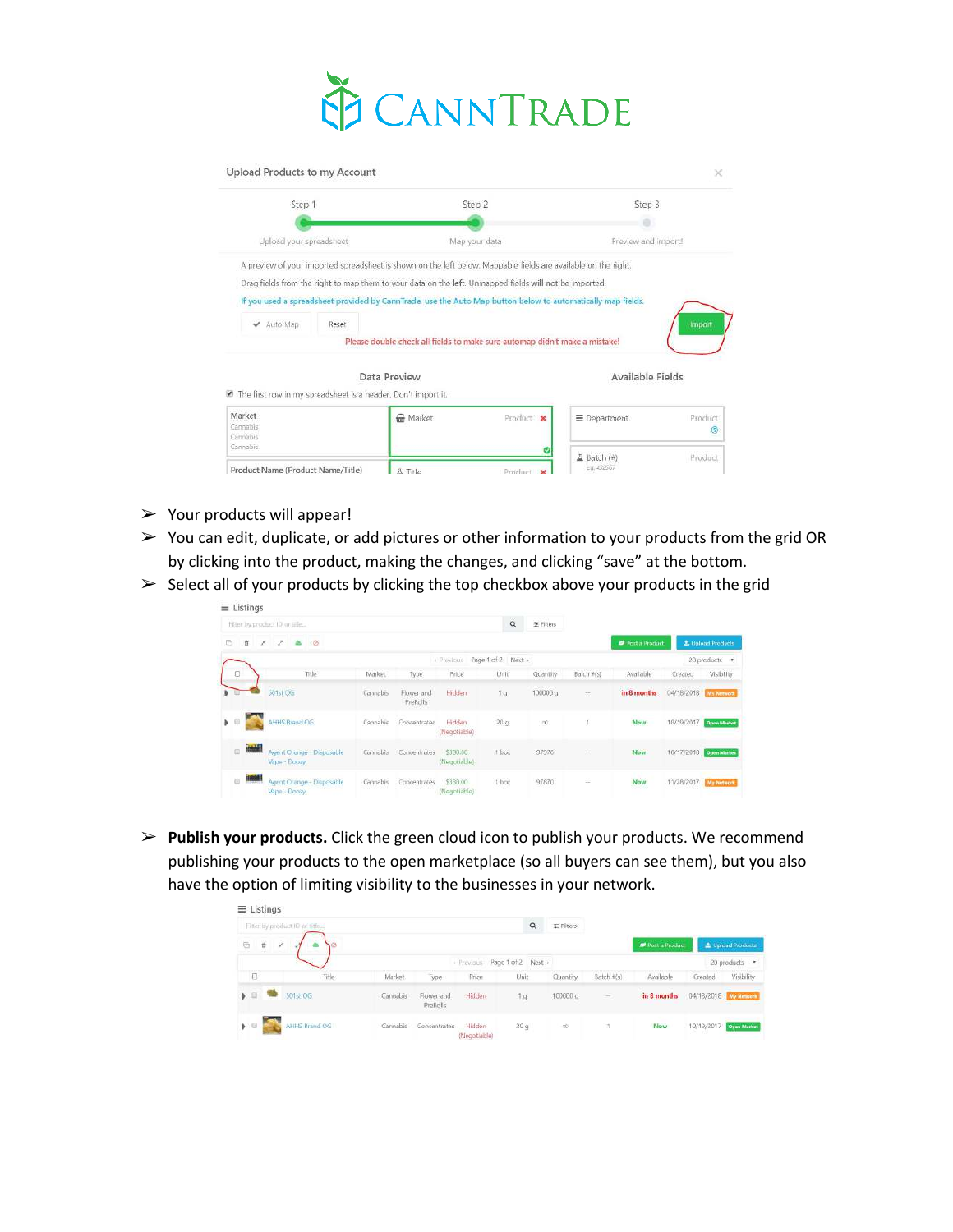

### **7. Link your Wholesale Storefront to your Website**

CannTrade gives you the ability to have a verified wholesale cannabis storefront (or *just* your products & offerings) on your own website. It's really as simple as grabbing your wholesale storefront link, and then having your website manager connecting the link to a button on your site. (We recommend the button say "Wholesale" or "Buy Wholesale," or something similar.

Here is how to grab your wholesale link.

 $\triangleright$  Click on your logo (link & share) on the top left of the vertical menu.



 $\triangleright$  Click the "Link" button under the wholesale store, then click the icon to the right of the link to copy it!



 $\triangleright$  Once you have copied the link, send it to your web-person :)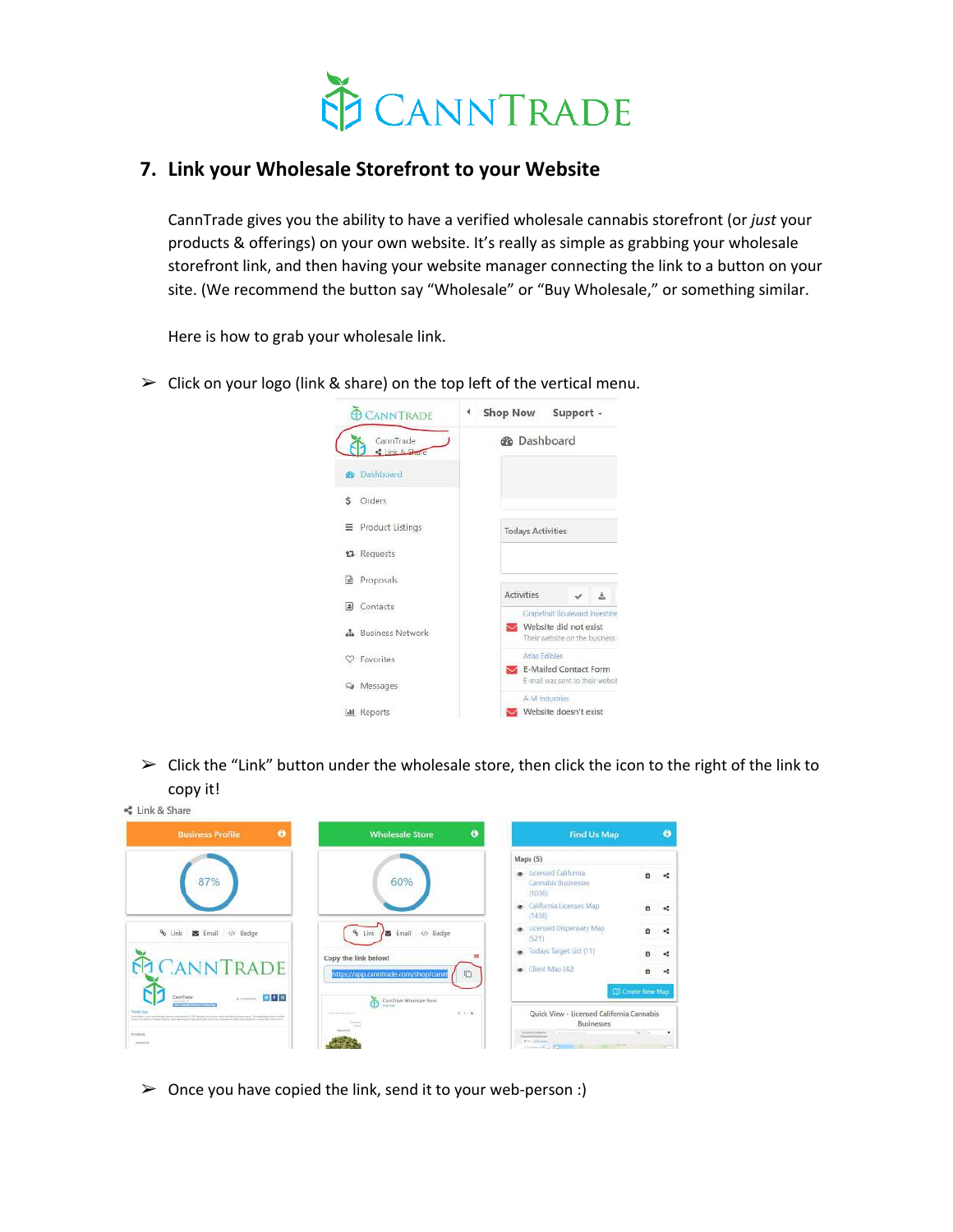

### **8. Roles and Permissions**

Once team members have joined the account, you can apply roles to those users so they have the proper permissions.

#### ➢ Click "Account" > "Roles"

| User             | $-$<br><b>Business</b>                        | Licensing | Profile | $\begin{array}{c} \text{Team} \end{array}$ | Roles | Payment |
|------------------|-----------------------------------------------|-----------|---------|--------------------------------------------|-------|---------|
| User Information |                                               |           |         |                                            |       |         |
|                  | Tell us about yourself and how to contact you |           |         |                                            |       |         |

 $\triangleright$  Click "Add Role"

| User                      | <b>Business</b>                                            | Licensing | Profile | Team | Roles | Payment    |
|---------------------------|------------------------------------------------------------|-----------|---------|------|-------|------------|
| <b>Organization Roles</b> |                                                            |           |         |      |       |            |
|                           | This section contains roles specific to your organization. |           |         |      |       |            |
|                           |                                                            |           |         |      |       | + Add Role |
| Roles                     |                                                            |           |         |      |       |            |
|                           | Your org doesn't have any custom roles.                    |           |         |      |       |            |
|                           |                                                            |           |         |      |       |            |
|                           |                                                            |           |         |      |       |            |

 $\triangleright$  To Create a role, Name the role, enter a description, and select (by checking the checkboxes) the permissions the role should have. Be sure to click "Save" when done.

| Create a role                                                            |  |
|--------------------------------------------------------------------------|--|
| Inventory Manager                                                        |  |
| Manages Orders, wholesale buying, inventory                              |  |
| <b>Role Permissions</b>                                                  |  |
| 6 Can edit all orders where your organization is the buyer or the seller |  |
| Can view all orders where your organization is the buyer or seller       |  |
| Can view reports                                                         |  |
| Create/invite user, create/grant/edit roles, remove users                |  |
| <sup>60</sup> Enter contracts as a buyer                                 |  |
| El Enter contracts as a seller                                           |  |
| Invite users to organization                                             |  |
| R Remove users from the organization                                     |  |

 $\triangleright$  Once you have created the roles you need, you can apply those roles to the user accounts.